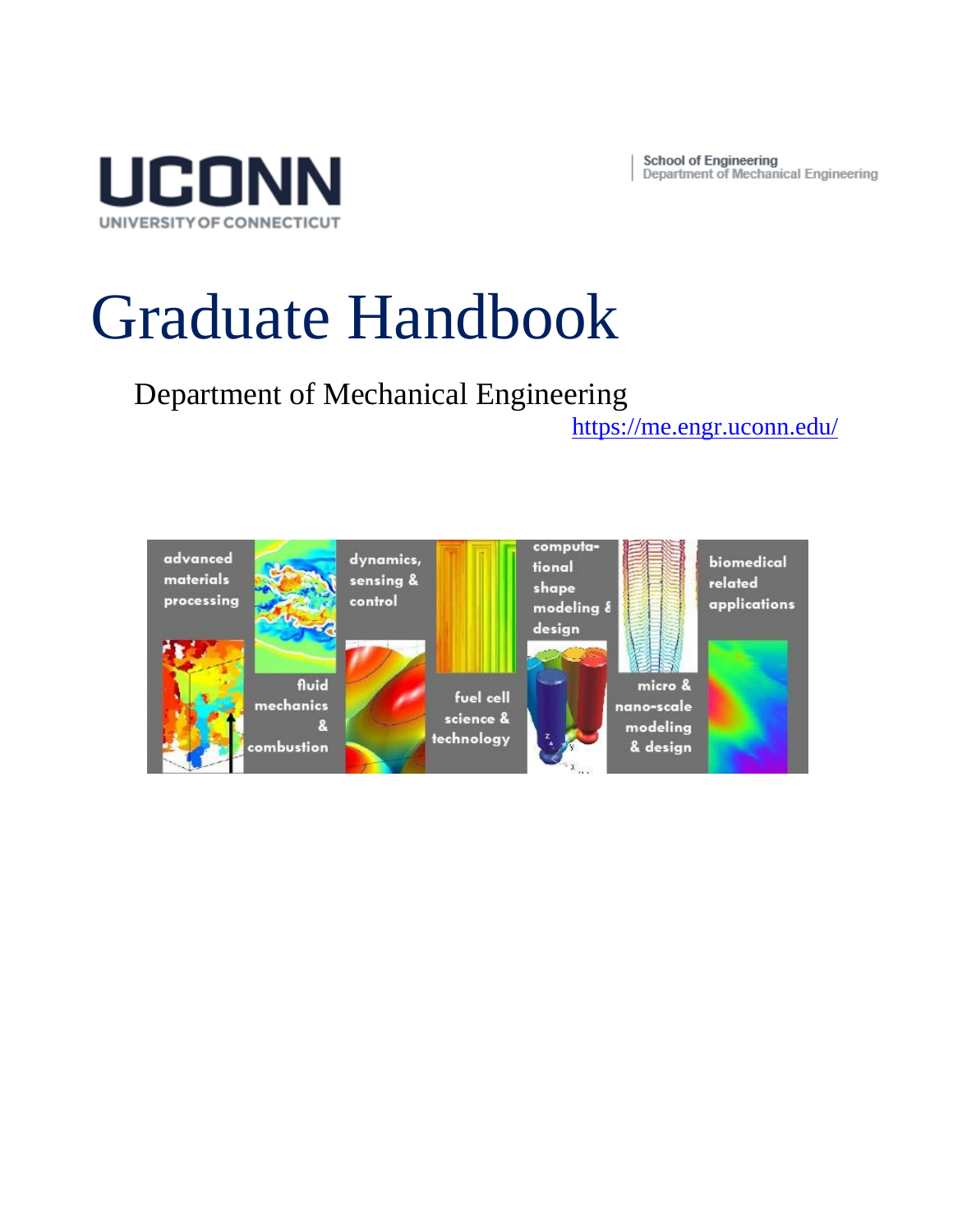### **Table of Contents**

- Degree Programs |
- [Application, Admission and](#page-3-0) Re-Application Procedures 2
	- [Financial](#page-4-0) Aid 3
	- Core Course [Requirements](#page-5-0) 4
	- M.S. Degree [Requirements](#page-6-0) 5
	- Ph.D. Degree [Requirements](#page-8-0) 7
	- Ph.D. Qualifying [Examinations](#page-11-0) 10
	- Faculty Advisor and Thesis [Committee](#page-13-0) 12
		- [Registration](#page-14-0) and Orientation 13
			- [OtherPolicies](#page-15-0) | 4
			- Other Information 15
		- Mechanical Engineering Laboratories 16
			- [Appendix:](#page-18-0) Forms 17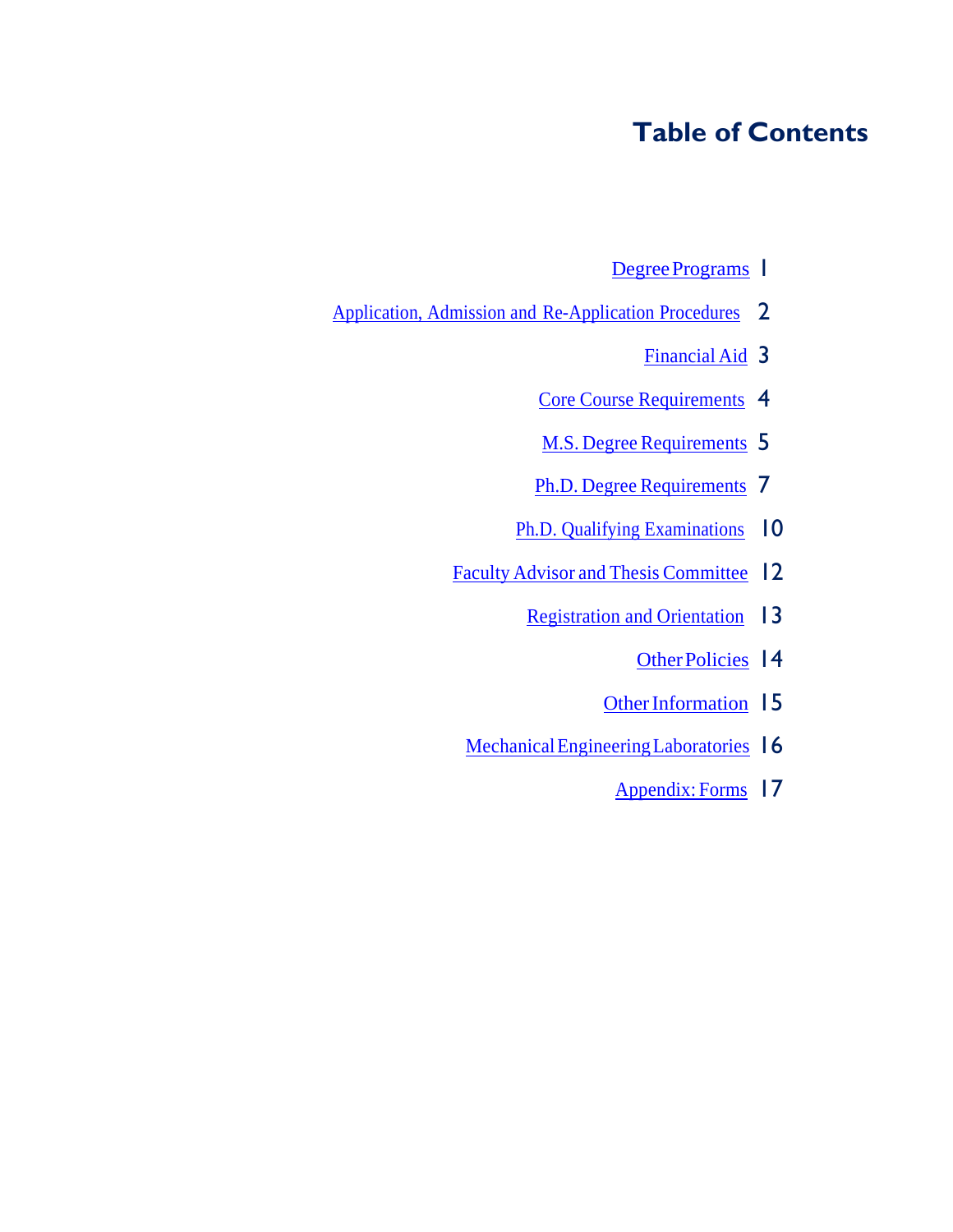# **Degree Programs**

<span id="page-2-0"></span>The Department of Mechanical Engineering offers degree programs leading to both Master of Science (M.S.) and Doctor of Philosophy (Ph.D.) degrees. The following sections of the handbook detail the academic requirements for graduate degrees in the two-degree program concentration areas of the department:

Systems and Mechanics includes theories of computer-aided design and manufacturing, control systems, damage mechanics, biomechanics, sensing and monitoring, dynamics, elasticity, fracture mechanics, linear and nonlinear vibrations, kinematics of mechanisms, machining and metal removal, micromechanics, optimization, plasticity, plates and shells, robotics, stability, and wave propagation.

Faculty:

- Osama Bilal Gerogios Matheou Chengyu Cao Julian Norato Kyungjin Kim Nejat Olgac Horea Ilies David Pierce Farhad Imani Jiong Tang Kazem Kazerounian Anna Tarakanova Ying Li Hongyi Xu George Lykotrafitis
- 

Thermal and Fluid Sciences includes classical and statistical theories of thermodynamics and studies of conduction, convection, radiation, inviscid and viscous flows, compressible and heated flows, combustion, laminar and turbulent flows. Engineering applications include design and analysis of many systems, processes, and devices, such as advanced materials processing, microfabrication, biotransport phenomena, fuel cells, gas turbines, combustion systems, and heat pipes.

Faculty:

- Francesco Carbone Georges Pavlidis Baki Cetegen Alexei Poludnenko Wilson Chiu Jackie Sung SeungYeon Kang Xinyu Zhao Tianfeng Lu Thanh Nguyen Ugur Pasaogullari
	-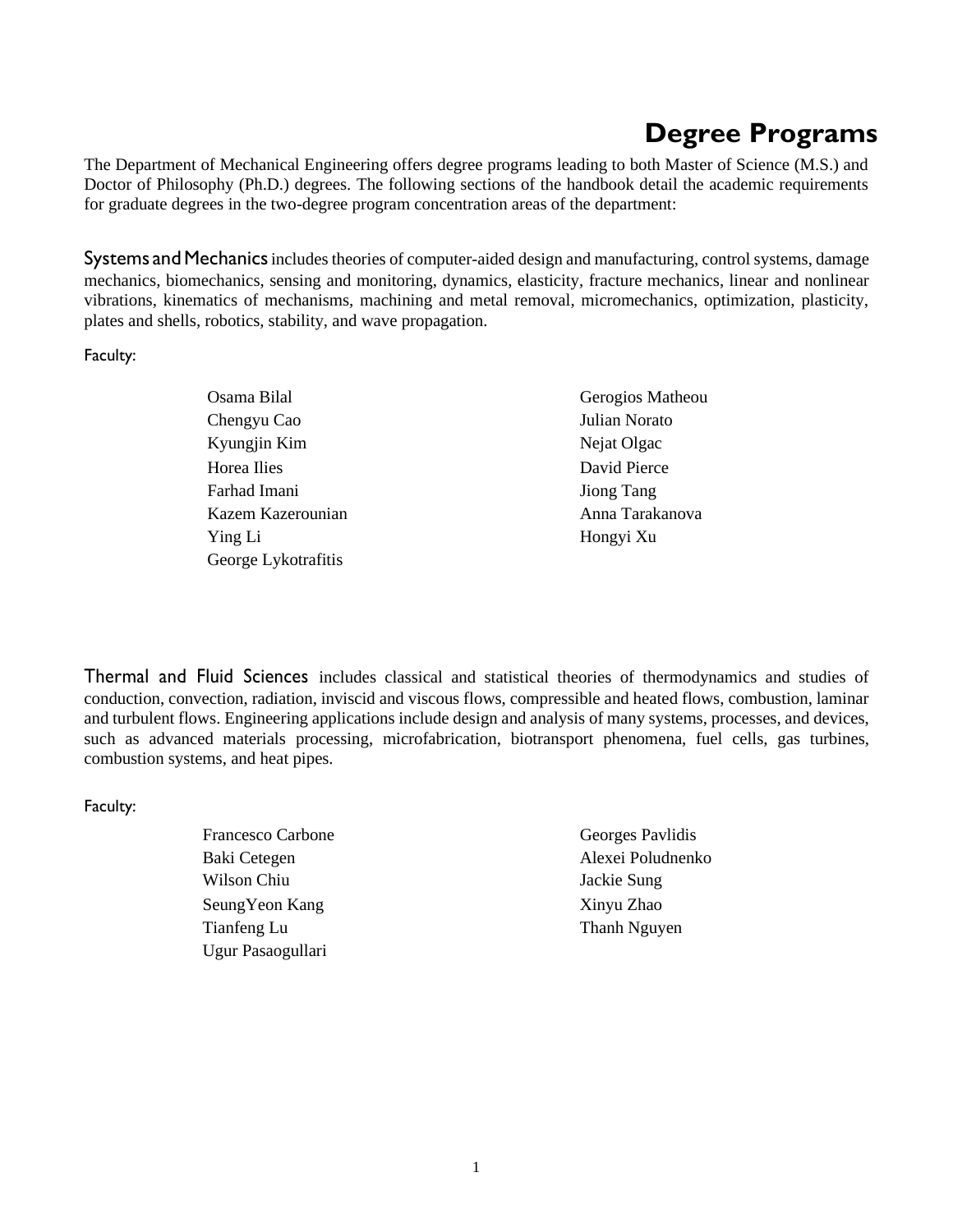# **Application, Admission, and Re-Application Procedures**

<span id="page-3-0"></span>The formal application and admission procedure is outlined in the Graduate Catalog (available at [https://gradcatalog.uconn.edu/\)](https://gradcatalog.uconn.edu/). It is imperative to read, understand and follow all of the Graduate School requirements.

#### Application Material

All necessary application material may be obtained from the Mechanical Engineering Department website at: [https://me.engr.uconn.edu/student-resources/.](https://me.engr.uconn.edu/student-resources/) An application must be complete in order to be considered for admission. There are three common omissions that delay many applications. While the entire application must be complete, applicants should pay particular attention to the following:

- The nominal application fee, set by the Graduate School, must be paid in full.
- A written research statement must accompany the application
- Three letters of reference must be submitted; at least two should be references for academic performance.
- In addition to these three items, international applicants must have taken the TOEFL and GRE examinations, and scores must be provided.

#### Admission Procedure

The Graduate School forwards completed applications to the Mechanical Engineering Director of Graduate Studies who, together with members of the Mechanical Engineering Graduate Admissions Committee, evaluates the credentials of the applicant. They rank the application, assigning it a priority for financial aid and/or assistantship. The ranking and decisions are based on the applicant's academic record, the match between the applicant's area of interest and departmental programs, and the applicant's research statement, test scores, and letters of recommendation. Based on the evaluation, a recommendation on admission is made to the Graduate School. Admission to the University of Connecticut is granted by the Graduate School, not by the Department of Mechanical Engineering.

#### Re-application

Students completing a master's degree program at the University of Connecticut who wish to continue toward the Ph.D. degree, as well asstudents desiring to transfer from a master's program in mechanical engineering to the Ph.D. program, must re-apply for admission into the Ph.D. program. Two letters of recommendation are required along with official transcripts.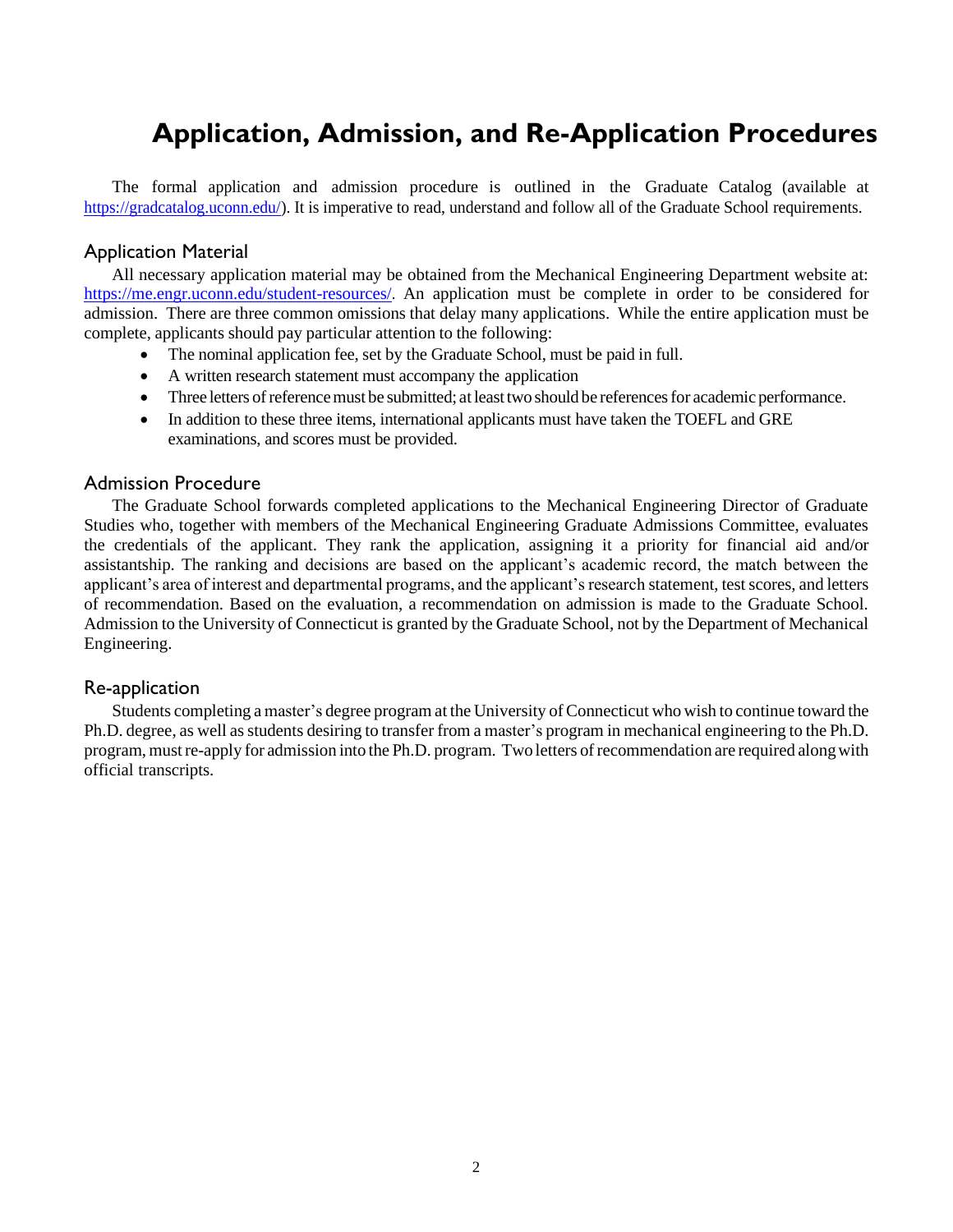# **Financial Aid**

<span id="page-4-0"></span>The Department of Mechanical Engineering and the University provide financial aid for graduate students in one of the following forms: graduate teaching assistantships, graduate research assistantships, and fellowships. These assistantships typically include a tuition waiver, medical benefits, and a stipend. The value of this support package is usually over \$40,000 per year. Most graduate students receive financial aid in the form of research or teaching assistantships.

#### Research Assistantships

Most faculty members in the Department of Mechanical Engineering have active grants that continually support graduate research assistants. The research assistant works with the faculty to conduct the sponsored research, and the research work forms the student's thesis/dissertation.

#### Teaching Assistantships

Teaching assistantships are limited and are usually offered to graduate students for a period of two academic semesters, with preference given to students who are at the early stage of their graduate studies. Continuing students who wish to be considered can find an 'Application for Teaching Assistantship' form in Appendix or online.

#### Fellowships

The University and the Graduate School provide a number of merit-based fellowship opportunities, including Graduate School Predoctoral Fellowships, Multicultural Scholars Program, Outstanding Multicultural Scholars Program, Outstanding Scholars Program, Doctoral Dissertation Fellowships. Details concerning these fellowships are available in the Graduate Catalog.

#### Loans

Qualified students can also apply for other forms of financial assistance including: Graduate Student Senate Short Term Loans, Stafford Student Loans (GSL), and loans through the Carl Perkins Loan Program. Details and descriptions of application procedures are in the Graduate Catalog.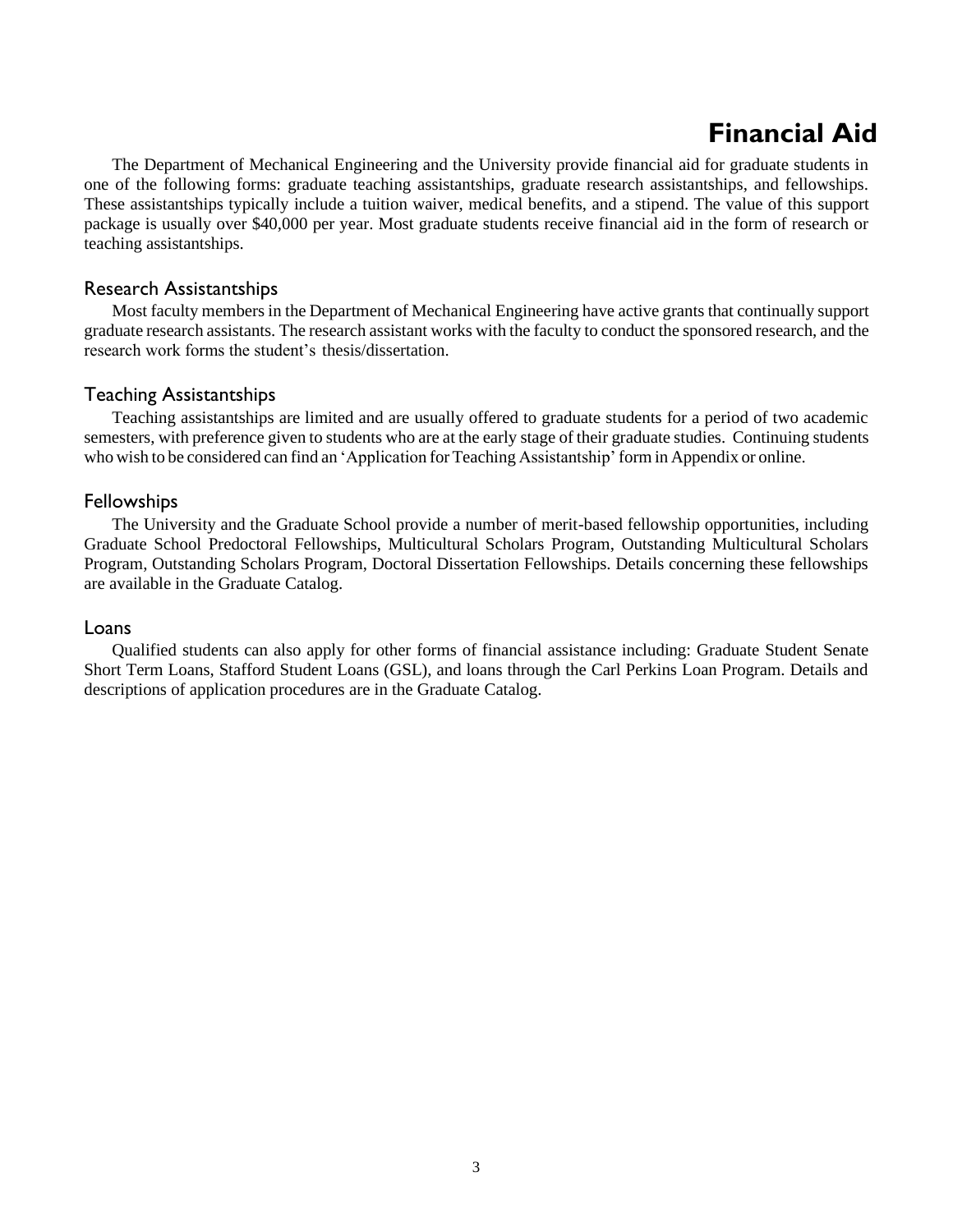### **Core Course Requirements**

<span id="page-5-0"></span>Standards and degree requirements of the Graduate School are described in detail in the Graduate Catalog. In the discussion to follow, these standards and requirements are summarized, and additional requirements of the Mechanical Engineering Department are described.

### Area of Concentration (applicable to M.S. and Ph.D. degrees)

To determine the appropriate course requirements the student must first choose one of the two areas of concentration in the Mechanical Engineering Department: Systems and Mechanics or Thermal and Fluid Sciences. The specific core course requirements for each of these areas differ as listed below.

#### Systems and Mechanics Core Courses

- 1. ME5105 BasicConceptsofContinuumMechanics
- 2. ME 5190 Advanced Mechanics of Materials
- 3. ME 5155 Geometric Modeling
- 4. ME 5150 Analytical and Applied Kinematics
- 5. ME 5180 Advanced Dynamics I
- 6. ME 5160 Theory and Design of Automatic Control **Systems**
- 7. ME 5420 Mechanical Vibrations

#### Thermal and Fluid Sciences Core Courses

- 1. ME5110 Advanced Thermodynamics
- 2. ME5130 Advanced Heat and Mass Transfer
- 3. ME 5120 Advanced Thermo-Fluid Sciences I
- 4. ME 5140 Heat and Mass Transfer in Multiphase Systems
- 5. ME 6170 Combustion and Air Pollution Engineering
- 6. ME 5311 Computational Methods of Viscous Fluid Dynamics

Beyond taking four core courses from an area of concentration, there are additional course requirements for the specific degrees (M.S. Plan A, M.S. Plan B, Ph.D.). These are described in the following sections.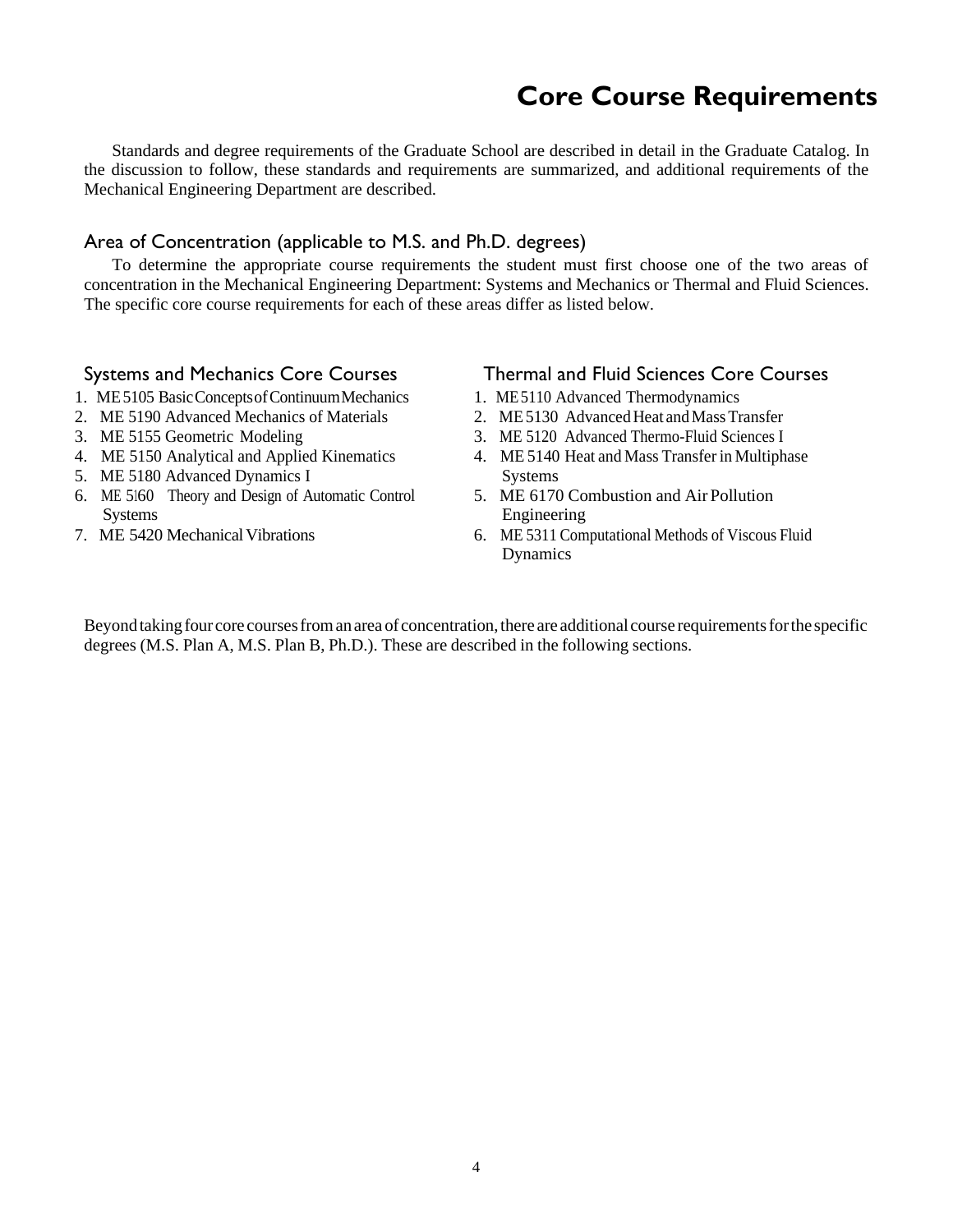# **M.S. Degree Requirements**

<span id="page-6-0"></span>The M.S. degree may be earned under either Plan A (thesis option) or Plan B (non-thesis option). Plan A emphasizes problem-solving through research, and involves close interactions with mechanical engineering faculty members, while Plan B focuses on graduate level course work in mechanical engineering topics. For M.S. students, only those who select Plan A are eligible for financial support by the Department or the School of Engineering. For Students who have ever been financially supported in their graduate studies by the Department or by the School of Engineering, changing to M.S. Plan B requires the consent of the faculty advisor who provides the financial support.

#### Required Credit Hours

A total of 30 credit hours after the B.S. is required. In Mechanical Engineering, Plan A requires 21 credits of advanced course work and successful completion of a thesis. Thesis work for the Plan A option is equivalent to 9 credit hours. The thesis must be an original and significant contribution to the field of engineering science, and must be defended orally according to Graduate School requirements. Plan B requires at least 30 credits of advanced course work. After completion of at least 24 credits, the student must take and successfully pass an oral examination in compliance with Graduate School requirements.

In exceptional cases, and for students with substantial graduate work elsewhere, the total credit hours taken at the Mechanical Engineering Department M.S. program after the B.S. may be reduced to 24 upon petition to the Mechanical Engineering Department Head (see form in Appendix).

- At most, 6 credit hours or two classes may be transferred from other institutions, subject to department approval through a Graduate Petition and to the Graduate School regulations outlined in the Graduate Catalog.
- At most, 3 credit hours of course work can be in University of Connecticut 3-4000 level courses that are not required for the undergraduate Mechanical Engineering degree and are not open to sophomore students.

#### Plan of Study

The student's plan of study should be prepared with the aid and approval of the advisory committee and be approved by the Director of Graduate Studies and the Executive Committee of the Graduate Council. All students must have a plan of study on file at the Graduate School and the Mechanical Engineering Department. For Mechanical Engineering M.S. students, the plan of study must include the following coursework:

- Four Mechanical Engineering core courses chosen from the student's area of concentration, listed on page six.
- One mathematics, computational, engineering analysis or statistics course.
- ME 6340 Graduate Seminar for at least three semesters enrolled as a full-time student. A student is required to attend at least five ME seminars during the semester to pass ME 6340.
- Two elective courses with at least one in Mechanical Engineering (Plan A), or five elective courses with at least three in Mechanical Engineering (Plan B). Elective courses outside of engineering, science or mathematics must be approved by the student's advisory committee in advance. Courses that are specific for the Master of Engineering (MENG) program, including ENGR 5311, ENGR 5312, and ENGR 5313, cannot be used toward the
- M.S. degree.
- Nine credits of thesis Research (GRAD 5950), as stipulated in the Graduate Catalog (Plan A).

#### Course Substitutions

If a student has completed equivalent courses in a well-established graduate program, he/she can apply for a waiver by petitioning the Department Head by the end of the first semester. If a waiver is granted, the student may substitute elective graduate course credits for the waived course credits. However, at least two of the required core courses must be taken at the University of Connecticut.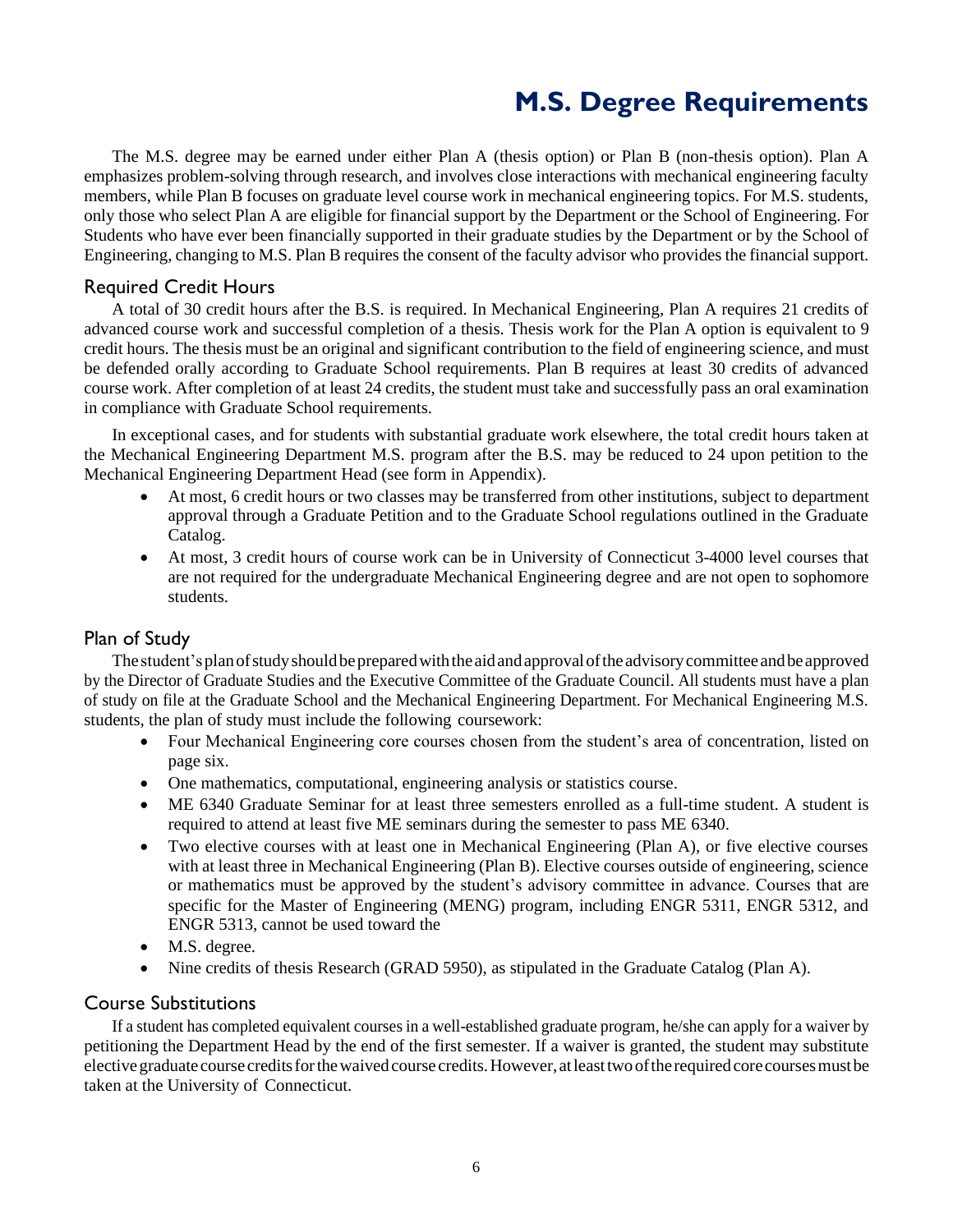### Independent Study Courses

At most two independent study courses may be applied toward course work requirements. For students under Plan A, only one independent study course can be taken with the student's major advisor as instructor.

#### M.S. Final Examination

For students under Plan A, an oral examination (often called the thesis defense) is conducted based on thesis research. The decision as to whether the student passes the examination is based on a vote of the advisory committee.

For students under Plan B, the format and content of the final examination is determined by the advisory committee. A student must indicate the intention of graduation at least 4 weeks before the end of the graduate study to the major advisor who will make arrangement for the final examination. The decision as to whether the student passes the examination is based on a vote of the advisory committee.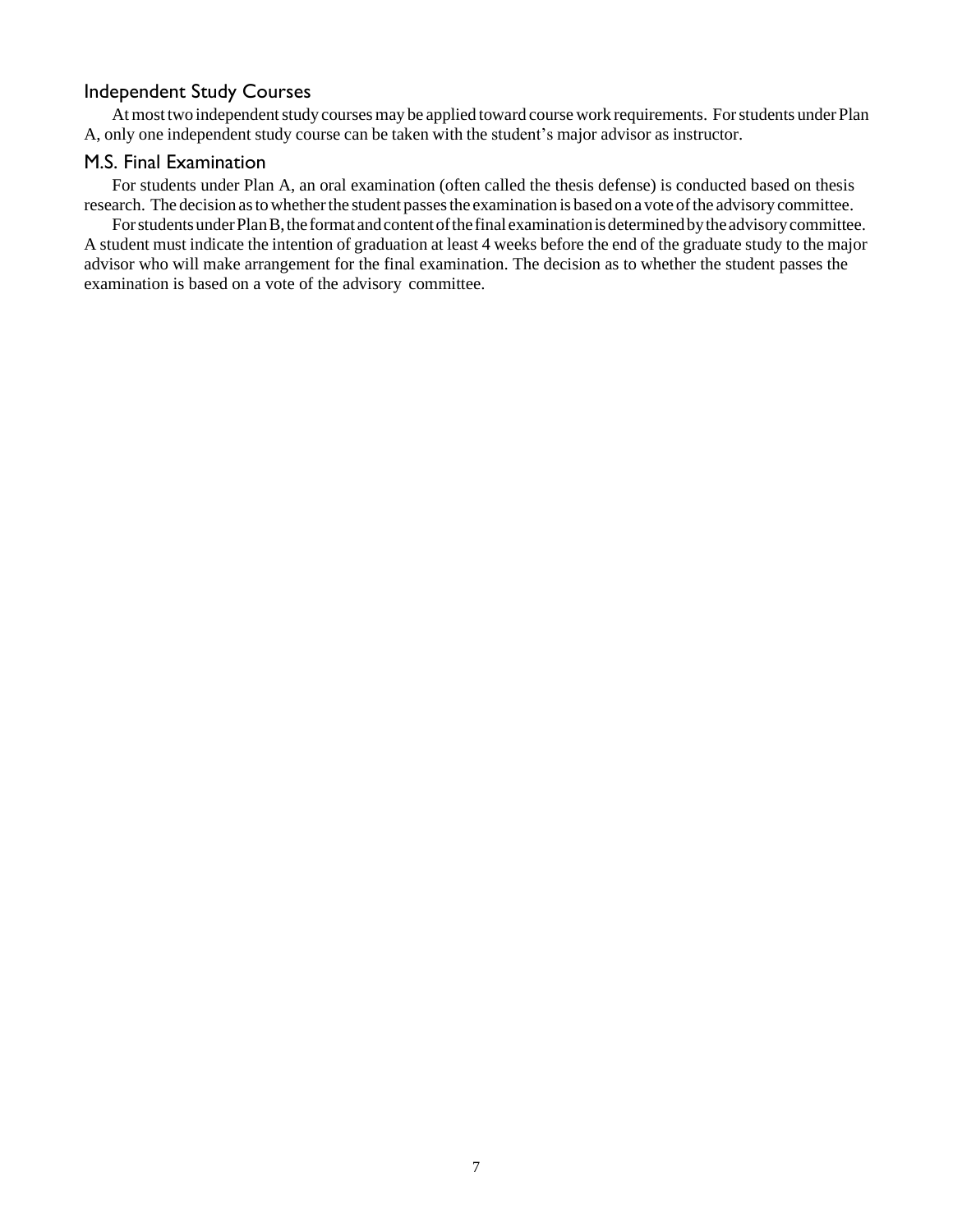### **Ph.D. Degree Requirements**

<span id="page-8-0"></span>The Ph.D. is primarily a research degree, and may be undertaken after the M.S. or following the B.S. To be awarded the Ph.D., the student must satisfy all requirements of the Mechanical Engineering Department and all requirements of the Graduate School. These requirements are more extensive than those associated with the M.S. degree and the major ones are as follows.

#### Qualifying Examination

The student must successfully pass the Department's Ph.D. qualifying examination, described in the next section.

#### Prospectus

Before the Ph.D. dissertation is well under way, the student must file a prospectus of the proposed research, according to Graduate School regulations. The student's advisory committee and the Mechanical Engineering Director of Graduate Studies must approve the prospectus. Instructions for writing the prospectus are included on the prospectus form.

#### Prospectus Presentation

The student must give a one-hour research presentation in department seminar format to his or her Ph.D. advisory committee on the proposed dissertation research (which forms the prospectus). The seminar is held at the latest one year before the intended graduation date. The presentation will typically include preliminary results of the research. Two additional faculty not on the advisory committee must attend the presentation to serve as an external review of the proposed dissertation.

#### **Dissertation**

The most important part of the study for the Ph.D. degree is the dissertation. A dissertation must be an original and significant contribution to the field of engineering science and must be defended orally according to Graduate School requirements.Acopyofthedissertationmustbemade available totheadvisorycommittee atleasttwoweekspriortothe final examination. Other requirements are described in the Graduate Catalog.

#### Final Examination

The final examination (an oral examination often called the dissertation defense) deals mainly with the subject matter of the dissertation. At least five members of the faculty including all members of the advisory committee must be present for the final examination. The dissertation defense is open to the public. The decision as to whether the student passes the examination is based on a vote of the advisory committee. According to Graduate School regulations, the notification of the time and place of the final examination must appear in *UConn Advance* no later than seven days prior to the examination.

#### **Publications**

The student must have submitted a minimum of two papers for publication in the archival literature (journals), and have at least one of these papers published or accepted for publication at the time of the Ph.D. defense. These papers must be based on the student's dissertation research and must be co-authored by the student's faculty advisor from the Mechanical Engineering Department.

#### Residency

All students, full-time and part-time, must satisfy a residency requirement by spending at least two consecutive semesters in the second or subsequent years of graduate work on the Storrs campus, devoting all effort to graduate work and research.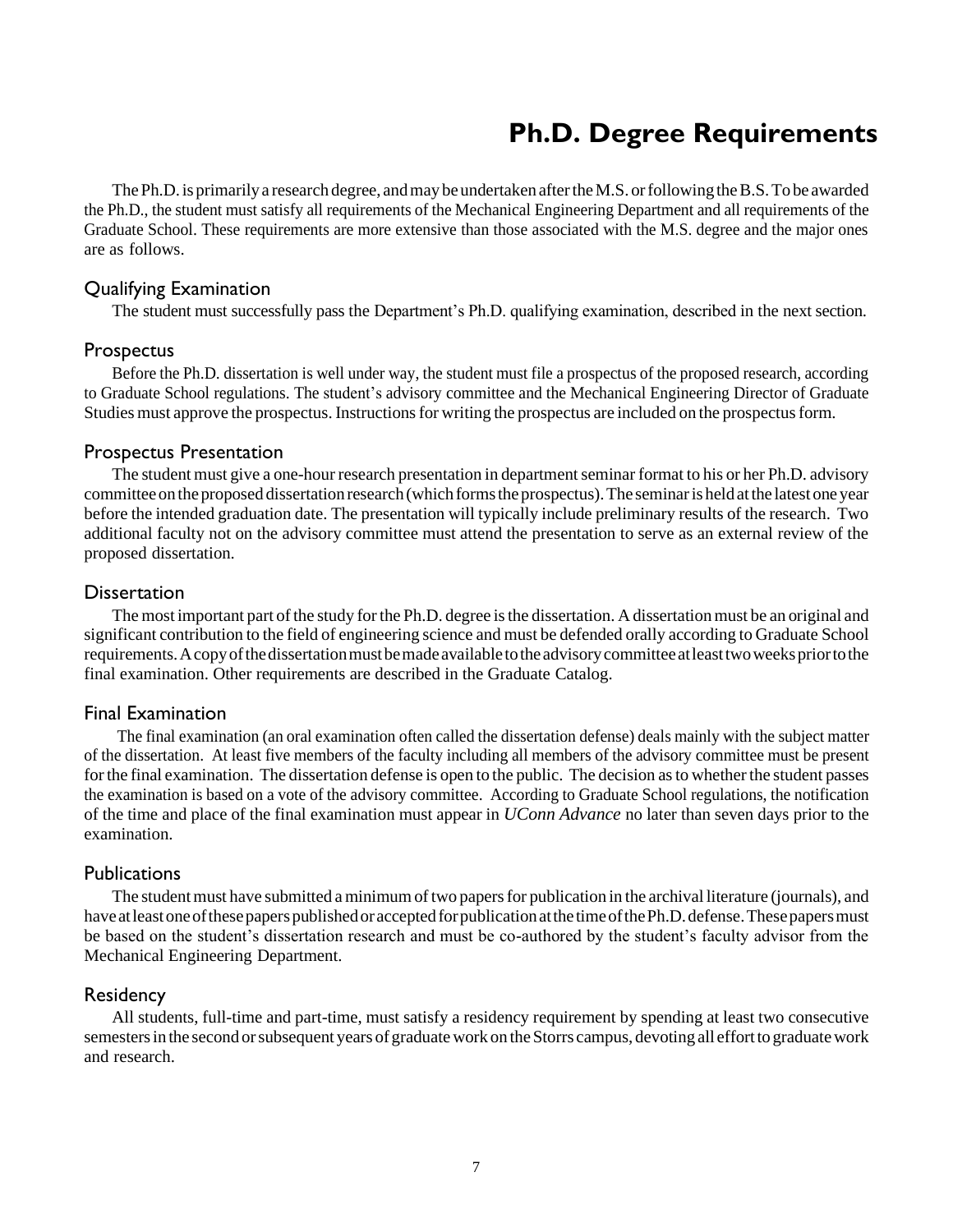# **Ph.D. Degree Requirements continued**

### Foreign Language or Related Area of Study

The student must satisfy a "Foreign Language" or a "Related Area of Study" requirement as described in the Graduate Catalog.In the Mechanical EngineeringDepartment, the Ph.D. candidate's native language being otherthan English will not be considered to meet the language requirement. This requirement may be fulfilled in one of three ways:

- completion of a 3 credit advancedmathematics course (such as ME5507, which could also count toward the computational/math course requirement of the Mechanical Engineering Department)
- completion of 6 credits of courses in a related area of study, as approved by the faculty advisor and the candidate's advisory committee
- completion of language courses per the Graduate Catalog

### Changing Programs

Any student who entered the Ph.D. program, was supported by an assistantship, scholarship or fellowship, and abandoned the program before completion, may only pursue the M.S. Plan A option to leave with an M.S. degree.

#### Required Credit Hours

- For the Ph.D. following the M.S. degree, a minimum of 21 credit hours after the M.S. (excluding requirements for dissertation, language and minor area) is required. In exceptional cases, and for students with substantial post-M.S. graduate work elsewhere, the total after the M.S. may be reduced to 18 credit hours taken at the Mechanical Engineering Department Ph.D. program upon successful petition to the Department Head. The 'Graduate Petition Form' is attached in the Appendix.
- For a Ph.D. following the B.S. degree, a minimum of 42 credit hours after the B.S. (excluding requirements for dissertation, language and minor area) is required. In exceptional cases, and for students with substantial post B.S. graduate work elsewhere, the total of credit hours after B.S. may be reduced upon successful petition to the Department Head.
- At most, 6 credit hours or two classes may be transferred from other institutions, subject to department approval through a Graduate Petition and to the Graduate School regulations outlined in the Graduate Catalog.
- At most, 3 credit hours of course work can be in University of Connecticut 3-4000 level courses that are not required for the undergraduate Mechanical Engineering degree and are not open to sophomore students.

#### Plan of Study

The student's plan of study should be prepared with the aid and approval of the advisory committee and be approved by the Director of Graduate Studies and the Executive Committee of the Graduate Council. All students must have a plan ofstudy on file at the Graduate School and the Mechanical Engineering Department. For Mechanical Engineering students, the plan of study must include the following coursework:

#### Ph.D. following a B.S.:

- Four Mechanical Engineering Ph.D. core courses in the student's area of concentration, listed on page six.
- Two advanced graduate courses in mathematics, computational or engineering analysis, or statistics. One of these courses may be used to fulfill the language requirement.
- Eight elective courses, at least five of which must be in Mechanical Engineering. Elective courses outside of engineering, science or mathematics must be approved by the student's advisor and advisory committee *in advance*. Courses that are specific for the Master of Engineering (MENG) program, including ENGR 5311, ENGR 5312, and ENGR 5313, cannot be used towards the M.S. degree.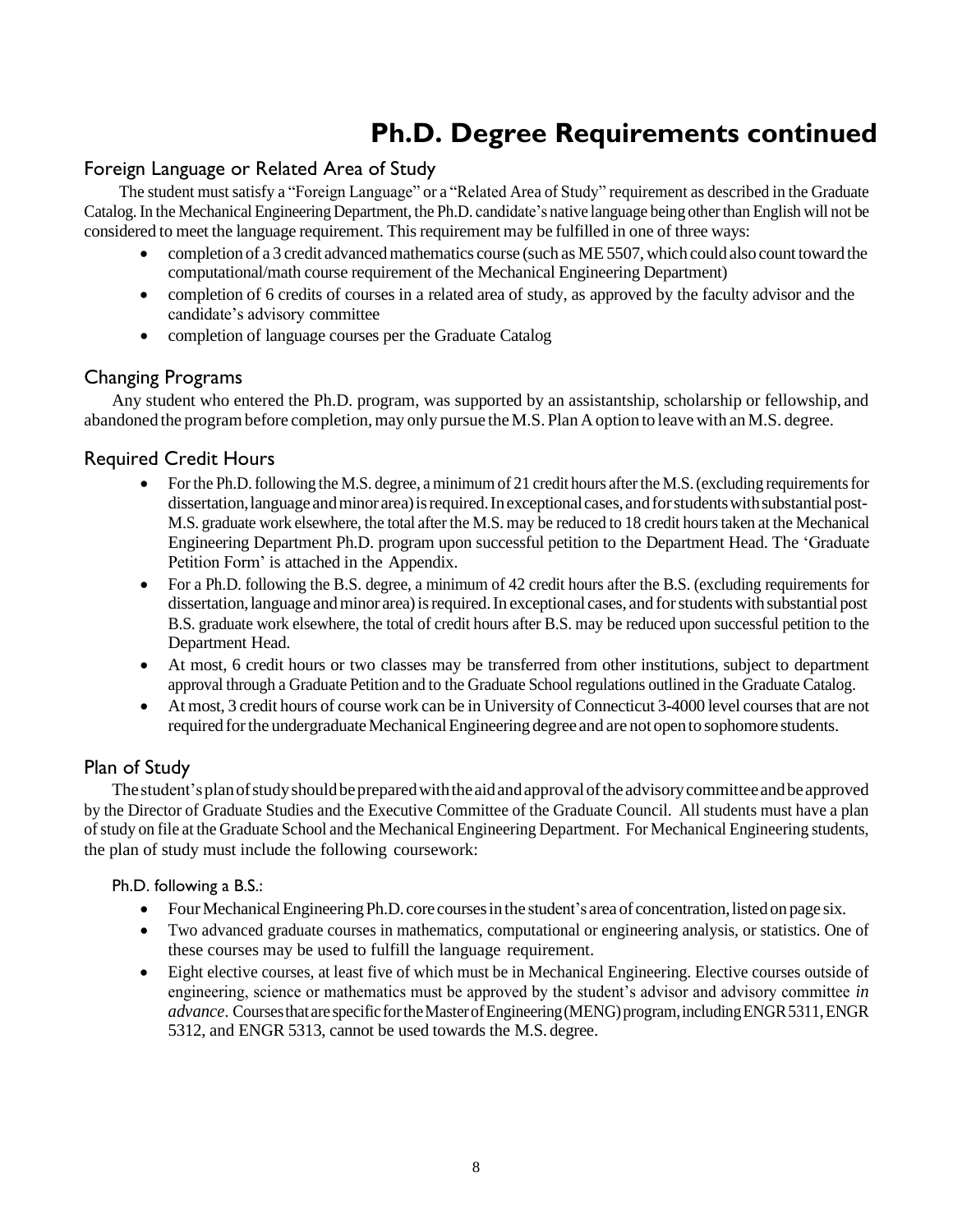# **Ph.D. Degree Requirements continued**

- ME 6340 Graduate Seminar for at least six semesters enrolled in the Ph.D. program as a full-time student (part-time students must have attended and passed the ME 6340 course for a minimum of two semesters during their one-year residency period). A student is required to attend at least five ME seminars during the semester to pass ME 6340.
- Fifteen GRAD 6950 course credits, as described in the Graduate Catalog.

Ph.D. following an M.S.:

- Four Mechanical Engineering Ph.D. core coursesin the student's area of concentration aslisted on page six. If theM.S.degreewasobtained fromtheUniversityofConnecticut andthe studenthas alreadytakenthe four core classes, they may be replaced with four Mechanical Engineering elective courses.
- One advanced graduate course inmathematics, computational or engineering analysis, orstatistics.
- Two elective courses. Elective courses outside of engineering, science or mathematics must be approved by the student's advisor and advisory committee *in advance*. Courses that are specific for the Master of Engineering (MENG) program, including ENGR 5311, ENGR 5312, and ENGR 5313, cannot be used towards the M.S. degree. The language requirement may be fulfilled by taking an advanced mathematics course as one of the two electives.
- ME6340 Graduate Seminar for at least five semesters enrolled in the Ph.D. program as a full-time student (part-time students must have attended and passed the ME 6340 course for a minimum of two semesters during their one-year residency period). A student is required to attend at least five ME seminars during the semester to pass ME 6340.
- Fifteen GRAD 6950 course credits, as described in the Graduate Catalog.

#### Course Substitutions

If a student has completed equivalent courses in a well-established graduate program, he/she can apply for a waiver by petitioning the MEDepartment Head by the end of the first semester. If a waiver is granted, the student may substitute an equal or greater number of elective graduate course credits for the waived course credits. However, at least two of the required ME core courses must be taken at the University of Connecticut.

#### Independent Study Courses

At most two independent study courses can be applied towards course work requirements and only one independent study course can be taken with the student's major advisor as instructor.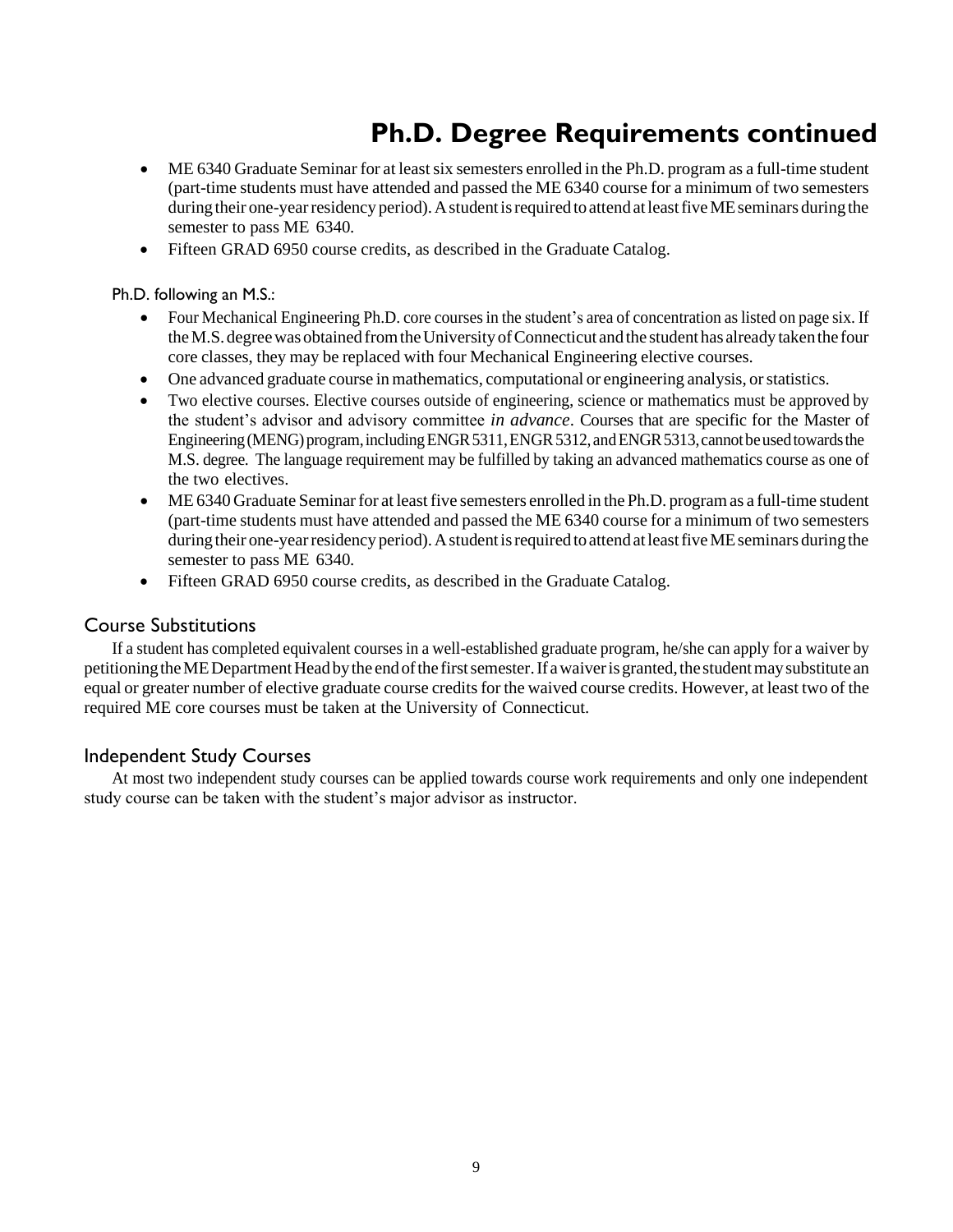# **Ph.D. Qualifying Examinations**

#### <span id="page-11-0"></span>Purpose

The Ph.D. qualifying examination fulfills the requirement for General Examinations as explained in the Graduate Catalog. The examination has two objectives: (1) to make sure the candidate has sufficient mechanical engineering background for doctoral studies, and (2) to maintain quality, uniformity and consistency in the department's doctoral program. The qualifying examination is an oral exam intended to provide the examination committee, i.e. the Ph.D. thesis committee, with evidence of the candidate's research preparedness and capabilities, and allow the Ph.D. thesis committee to give the candidate useful feedback on their research direction.

#### Timing

The candidate must take this examination for the first time during or immediately after his/her second semester of working with their major research advisor within the Ph.D. program at the University of Connecticut. In the event of an unsuccessful first attempt, the student must re-take the examination during or immediately after the following semester.

#### **Procedures**

The qualifying examination consists of an oral presentation and examination to the student's Ph.D. thesis committee. The candidate must secure a major advisor (barring other arrangements with the Director of Graduate Studies) and establish the Ph.D. thesis committee consisting of at least two additional committee members from the Faculty in Mechanical Engineering, with potentially one more external member. The candidate should schedule a one hour exam with their Ph.D. thesis committee no later than two weeks into the second semester of enrollment. For the second try, the candidate should schedule a one hour exam no later than two weeks into their third semester of enrollment.

A candidate's knowledge of undergraduate courses relevant to the proposed topic, as detailed below, must include as a minimum:

- an ability to list and explain the physical meaning of the basic principles of relevant engineering topics, and to explain the physical meaning of solutions;
- an ability to solve problems typically assigned in such engineering courses, explain the basic principles supporting each step, and to identify the assumptions and limitations of the underlying theory used;
	- o an ability to identify the correct physical principles relevant to topics not typically covered in such courses, and apply these to solve engineering problems using the basic principles of the subject area.

The outcome of the oral examination will be one of the following: (1) pass, (2) fail with the option to re-take the examination, and (3) fail with with dismissal from the program. Students will be given the option to re-take a failed exam no more than once. The results of the oral examination will be announced in writing to the candidate by their major advisor and additionally communicated to the Director of Graduate Studies.

Following this successful presentation to the Ph.D. thesis committee, the student will have passed the General Exam. The Report on the General Exam should be submitted to the Graduate School and Department to indicate the completion of the Qualifying Examination process.

### Details of the Presentation

The presentation should focus on a particular research topic and should discuss relevant literature including no fewer than ten (10) journal articles. The student should demonstrate a good understanding of (1) what is currently known about a particular topic; (2) of the current approaches; and (3) of the relevant research questions that are unanswered in the literature. This presentation is not intended to focus on the candidate's own research results or progress but instead to demonstrate that the student can formulate a research question and an approach to answer it that considers the relevant published knowledge. The student should discuss the topic and the presentation with their major advisor to attain additional guidance. The Ph.D. thesis committee makes a final pass/fail decision based on this presentation, which can be repeated once if necessary and at the discretion of the Ph.D. thesis committee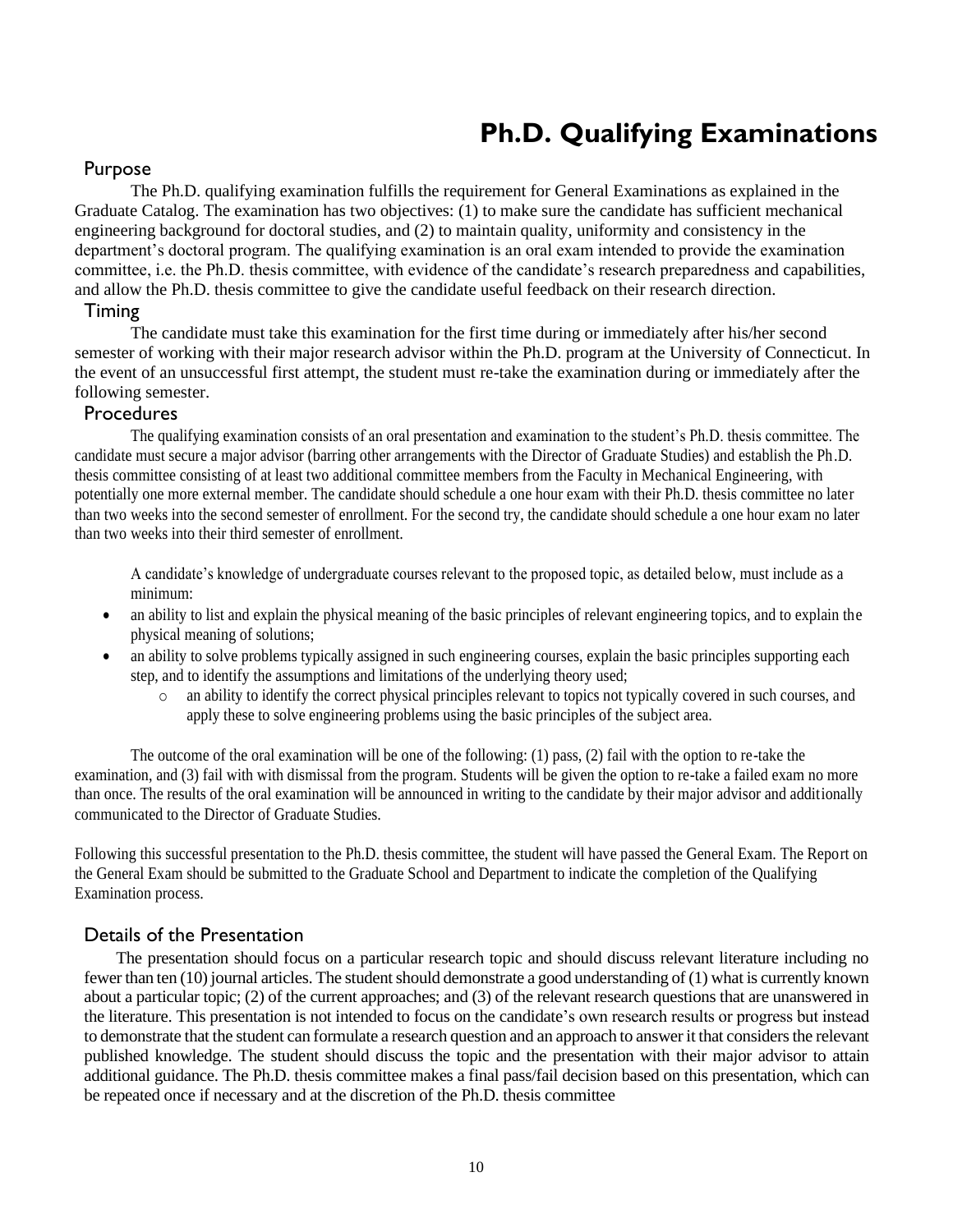# **Ph.D. Qualifying Examinations continued**

### Room Scheduling

You are responsible for reserving a room for your exam. The room should be reserved for at least one and a half hours. After you have located a room, check with the ME Staff in order to reserve it.

#### Examination Format

- Student must send slides to the Ph.D. thesis committee no less than 48 hours in advance of the exam
- 30 minutes for the candidate to present
	- o motivation,
	- o research question,
	- o background,
	- o preliminary research (if any), and
	- o proposed approach.
- At least 15 minutes for the Ph.D. thesis committee to ask questions. Question topics can include the presented research or related general topics.
- (Optional) 15 minutes for members of the Ph.D. thesis committee to make suggestions.

The Ph.D. thesis committee will then deliberate.

#### Final Reporting Procedures

If there is a split vote (2-1 for or against), the Director of Graduate Studies will interview the stake-holders and establish the final decision. Exam results will be sent to you via email within one week.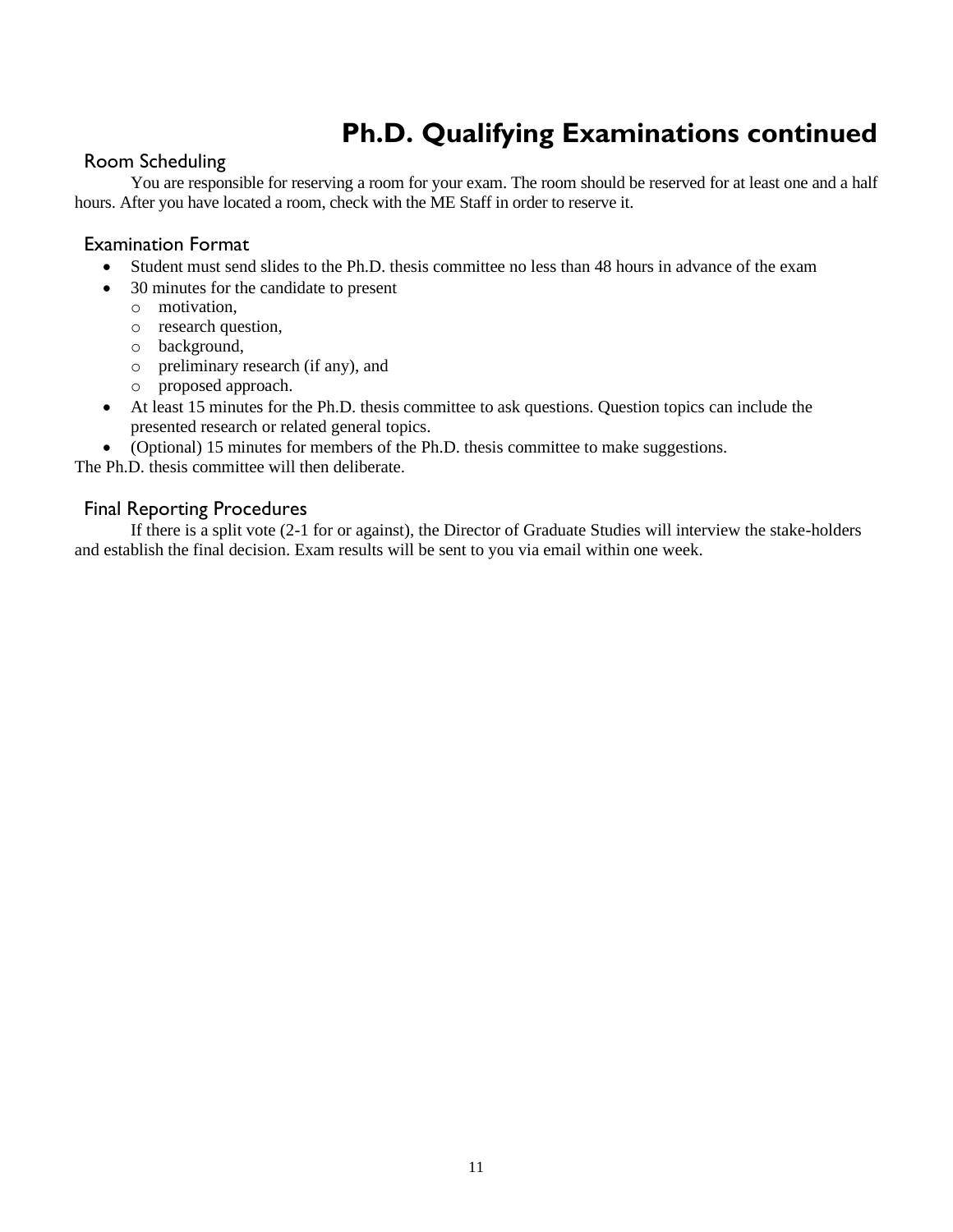### **Faculty Advisor and Thesis Committee**

#### <span id="page-13-0"></span>Faculty Advisor

The faculty advisor works closely with the student during the entire graduate program. Although the Director of Graduate Studies and the faculty advisor will explain the rules associated with the degree, the ultimate responsibility for meeting all requirements lies with the student. Students are encouraged to consult with the Director of Graduate Studies on any questions regarding the regulations in this handbook.

The Director of Graduate Studies serves as the student's temporary faculty advisor for the first semester, except for students who are brought in as Research Assistants. For Research Assistants, the faculty member who obtained the research grant supporting at least 50% of the assistantship serves as the student's advisor. New students must complete their major advisor selection by the end of the second semester after entering the program. Failure to comply with the deadline may be considered as lack of satisfactory progress toward the degree and bear associated consequences, including discontinuation of financial support and dismissal from the program.

Prior to arriving at the University of Connecticut, students should learn about the research being done by the faculty. The faculty member profiles (on the web at [https://me.engr.uconn.edu/people/faculty/\)](https://me.engr.uconn.edu/people/faculty/) are a good source of up-to-date information. Once a student arrives on campus and has identified his/her area of concentration, the student is requested to meet with faculty members in the specific area group (see page three) to determine possible topics for a thesis. It is mandatory for a student receiving full TA or fellowship (that is not tied to a particular faculty) to meet with all full-time graduate faculty in the specific area group. The 'ME Selection of Major Advisor Form' (Appendix) should be signed and dated by each faculty member following each meeting. The student then returns this form along with the indication of a preferred academic advisor to the Director of Graduate Studies.

The faculty advisor should be a full-time faculty member of the Mechanical Engineering Department and a member of the University's Graduate Faculty. An up-to-date list of full-time Mechanical Engineering faculty members may be found at <https://me.engr.uconn.edu/people/faculty/>and a list of all Graduate Faculty is included in the Graduate Catalog.

The department normally assigns the student to the preferred faculty indicated by the student after confirming with that faculty, and the student is notified of the advisor assignment. The student will normally work with the assigned major advisor throughout the degree program, but in exceptional cases, may request a change in the major faculty advisor. Note that changes to the major advisor following initial assignment must be approved by the Department Head on the '*Notification of Change of Major Advisor*' form. Since there are practical considerations associated with these changes (loss of time and, possibly, financial support), students are encouraged to make a careful initial selection.

#### Thesis Committee

All students under the thesis option must have a thesis committee consisting of at least three faculty members (including the major advisor). At least one associate member from outside the department is recommended. The committee will be selected by the student in consultation with the major advisor, before completion of the second semester of work. This committee will supervise the candidate's entire program of study.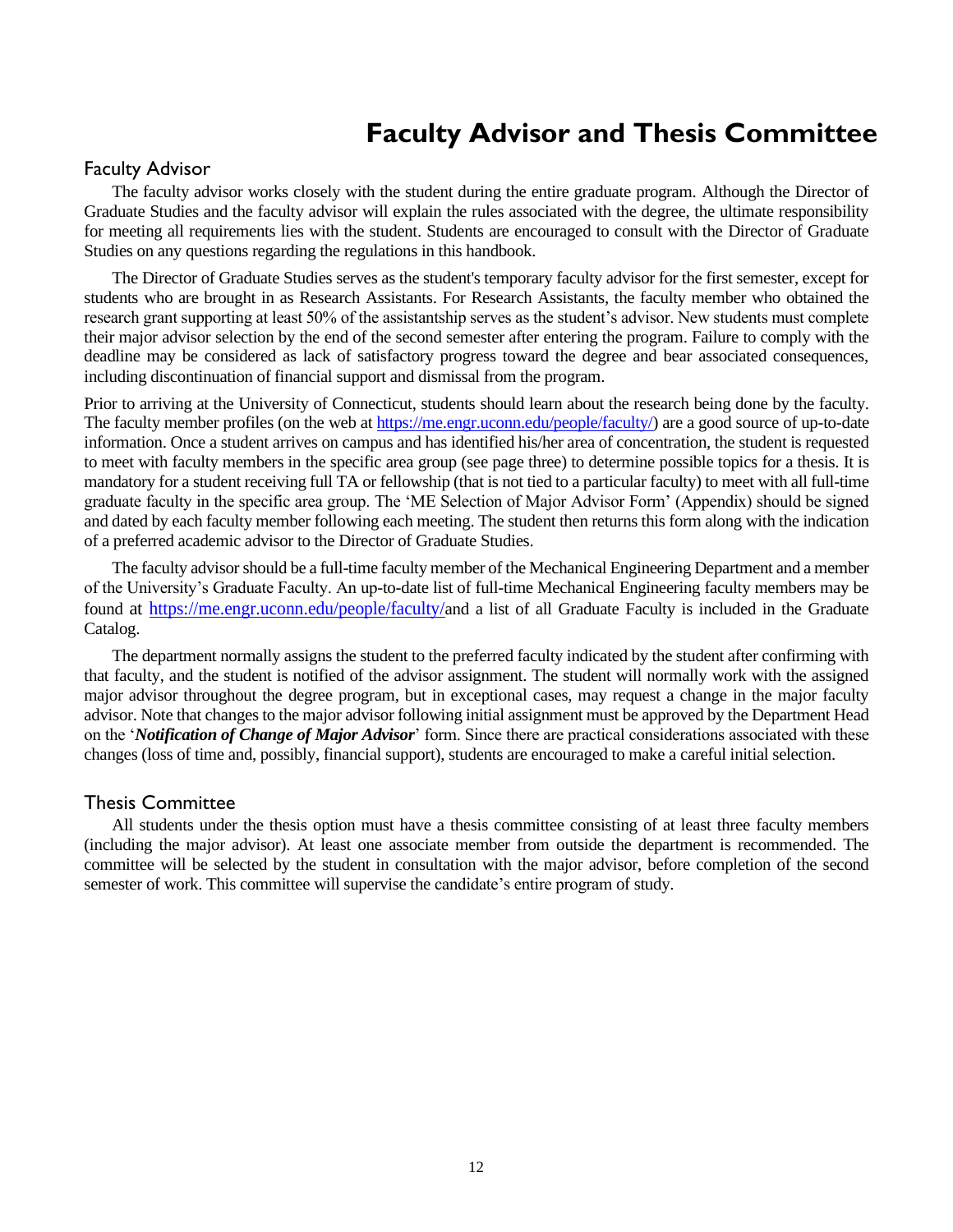### **Registration and Orientation**

<span id="page-14-0"></span>Students should register for all of their courses in the University's computer system by December 1 for spring classes and by June 1 for fall classes. Enrollment in courses as of the two dates will normally be used to determine if the course will be offered. Prior to registering for courses, students should make an appointment with their faculty advisor to plan their class schedule for the following academic semester.

All incoming students are required to attend the Mechanical Engineering new student orientation, usually held in late August. A variety of important topics regarding the graduate program are discussed, and there are opportunities for students to ask questions. Incoming students should register for classes immediately after attending the mandatory orientation meeting held by the Director of Graduate Studies.

Courses may be dropped through the ninth week of a normal semester or prior to the halfway point during a summer semester. Courses can normally be added through the fourth week of the semester or as of the midpoint of a summer semester. For students supported on an assistantship or fellowship, all course adds/drops must be made with the prior consent of the faculty advisor. Adding or dropping a course without your advisor's consent may result in loss of financial support.

Students who have completed all coursework but require more time to complete their research must enroll in a zerocredit, Continuing Registration course (GRAD 5998, GRAD 5999, GRAD 6998, and GRAD 6999). Please consult the Graduate Catalog for more details.

Fees must be paid at the Office of the University Bursar or a limited deferment of the payment date must be obtained from the Deferment Office before completion of registration. In any event, registration of courses and payment of fees or issuance of limited deferment must be completed on or before the second Friday of the Semester; otherwise, the student may be subject to a late registration/payment fee. Estimated total expenses for the academic year are given in the Graduate Catalog.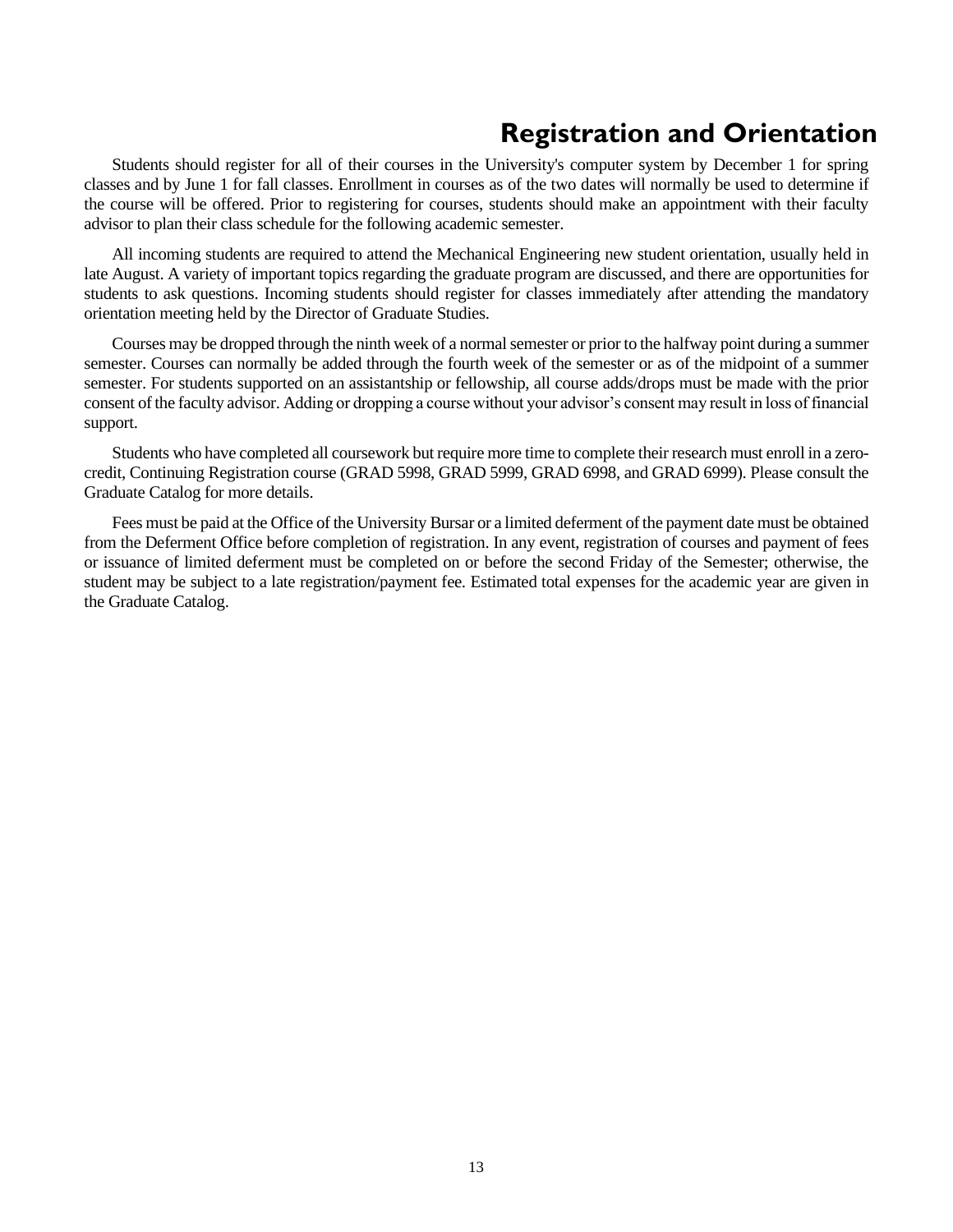# **Other Policies**

### <span id="page-15-0"></span>Resolution of the Council of Graduate Schools

The University of Connecticut abides by the resolution of the Council of Graduate Schools, a national organization. The text of this resolution is included in the Graduate Catalog. The main features of the resolution are as follows:

- Acceptance of an offer of financial support by a prospective student completes an agreement that both the student and the graduate school expect to honor.
- Students are under no obligation to respond to offers of financial support prior to April 15.
- An acceptance of an offer of financial support given or left in force after April 15 commits the student to not accepting another offer from another school without first obtaining a written release from the institution to which the student has made a commitment.

The Department of Mechanical Engineering requires written notification from any graduate student who intends to withdraw permanently from the Mechanical Engineering graduate program. For students who are supported with a fellowship, teaching or research assistantship, written notification must be given to the Director of Graduate Studies and the student's faculty advisor at least six months prior to the student's departure. Students who are not supported financially must provide written notification at least three months prior to the student's departure.

#### Department Seminars

The Mechanical Engineering department seminar (ME 6340) is a formal course with 0 credits and a Pass/Fail grade. All graduate students must sign up for the course for a sufficient number of semesters (please refer to the respective requirements for Ph.D. and M.S. students in this handbook), and must attend at least five seminars in the department seminar series during the semester to earn a passing grade. A student may attend other School of Engineering seminars during the semester to make up missed ME seminars. In that case, the student must file the ME missed seminar makeup form and submit it to the seminar coordinator. The seminar coordinator is the instructor on record for the course and will be responsible for grading. A student must have a passing grade in the seminar courses for a sufficient number of semesters to satisfy the Department requirements for graduation.

#### Leave of Absence

A leave of absence can be taken in either the M.S. or Ph.D. program provided that the time limitations discussed above are fulfilled. It is required that the student inform his/her faculty advisor and the Director of the Graduate Studies in writing at least three months prior to the semester of the leave. A leave of absence may adversely impact financial aid.

#### Graduation Procedure

Students must fill out the 'Clearance Notice for Engineering Students Completing a Graduate Degree' and the 'Graduation Checklist' (Appendix) at least two weeks prior to leaving the university. The forms are given to the Director of Graduate Studies who will check that the Mechanical Engineering degree requirements have been met. The 'Clearance Notice' and the 'Graduation Checklist' will then be forwarded to the Department Head for final action.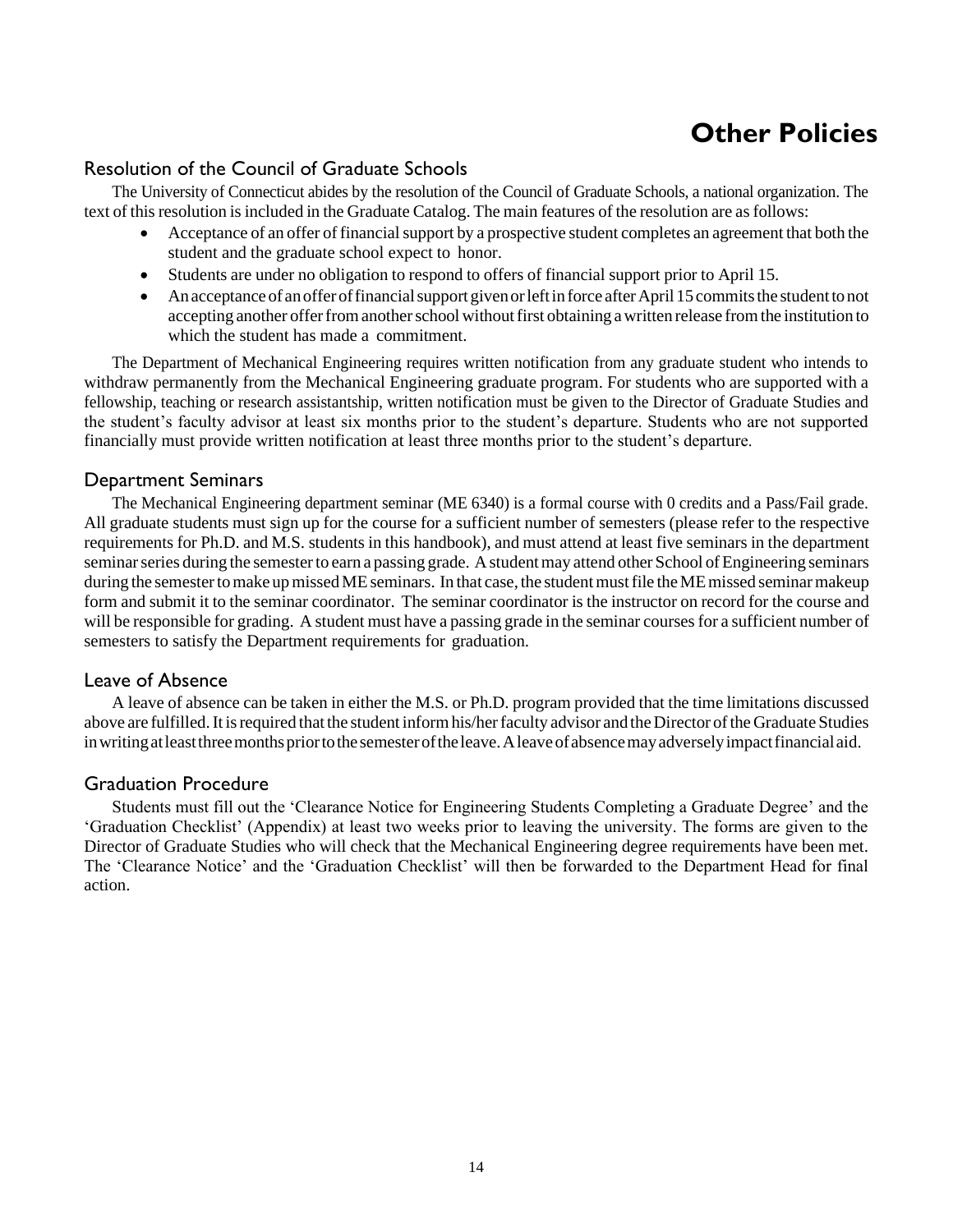# **Other Information**

#### <span id="page-16-0"></span>Non-Degree Program

U.S. students who do not have the requirements, or do not wish to be accepted to the regular graduate programs, can take courses under non-degree status. Applicants to the regular graduate programs can also register under this status while their application is being processed: registration will have no effect on the approval or denial of their application. With the approval of the student's advisory committee and the graduate school, a maximum of two non-degree courses with grades of B or higher can be transferred to the graduate degree program. Non-degree students may register for courses in the Department of Mechanical Engineering only with the approval of the Department Head.

#### Office and Mail/E-Mail

Each full-time graduate student who is supported will be assigned an office and a mailbox for incoming mail. All students must provide the Graduate Program Coordinator with their most commonly used email address. Students should check their email and mailboxes daily for Department/University announcements and correspondence.

#### Telephone

Laboratory telephones are for local calls only. If a student's research requires long distance phone calls, the research advisor should be consulted. Please keep a list of all long distance calls made in a telephone log.

#### Photocopying

The photocopier in the Mechanical Engineering department office is to be used for official purposes only: personal copying is not allowed. Teaching Assistants must obtain permission from the instructors before using the photocopier. Research Assistants must contact the faculty advisor prior to using the photocopier.

#### Computer Accounts

Students may apply for a computer account on the School of Engineering's network, run by ECS, the Engineering Computing Services [\(https://ets.engr.uconn.edu/\)](https://ets.engr.uconn.edu/), through the Department's Computer Lab Coordinator, Mr. Steve White (EII-202; 486-1449). The ECS account provides access to electronic mail and the internet. The account may be accessed from the Mechanical Engineering Department's Computational Laboratory (EII, Room 202). The Department's computers are available to students primarily for use in their research and coursework. Additional machines are available in other computer clusters, such as in the Engineering Learning Center (on the third floor of the Engineering II Building).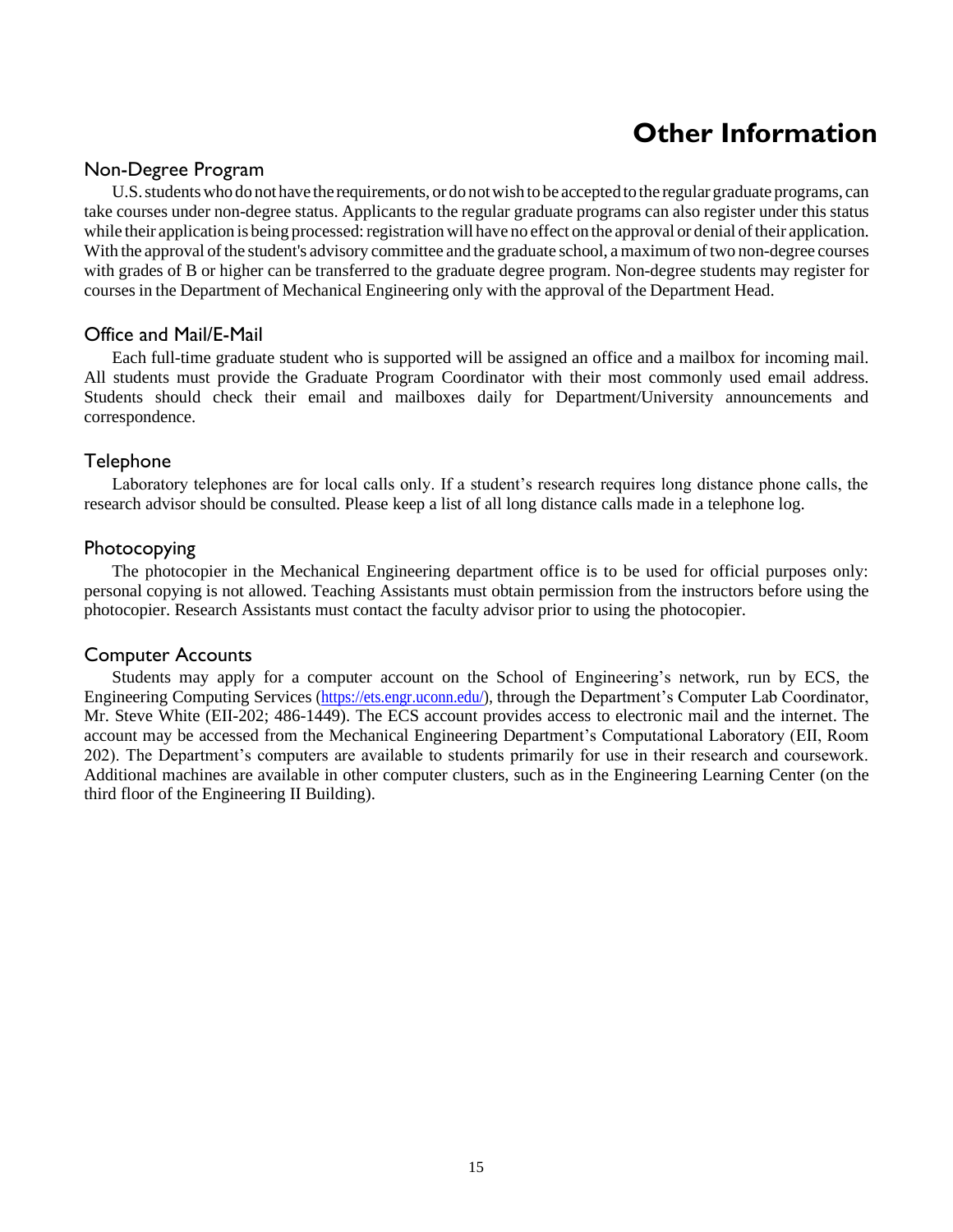### **Mechanical Engineering Laboratories**

<span id="page-17-0"></span>For a description of the research laboratories, please see the Mechanical Engineering Department homepage at <http://www.engr.uconn.edu/me>

#### Computational Laboratory

The Mechanical Engineering Department's Computation Laboratory is located in EII 202 and is equipped machines that run a variety of computation and productivity software packages. All of the stations have access to the Internet, and are fully integrated with the School of Engineering's network which provides data storage and automatic backup capabilities. Computational packages are available from several software vendors and include EDS (Unigraphics, SolidEdge, I-deas NX), Fluent, Inc (Fluent, Gambit, Flowlab), Abaqus, and PTC (Pro/Engineer Wildfire). Scanning and printing facilities are also provided. The lab's software policy is to be accommodating, and additional software can be installed as needed by individual research projects. In order to provide a state-of-the-art working environment, the hardware is under constant review, with new machines scheduled to be purchased at least once a year.

#### Metalworking and Machine Shop Laboratory

This instructional and research laboratory is equipped with a variety of state-of-the-art machinery to provide training to shop users and to lend support in fabrication on any type of equipment for undergraduate and graduate research. Equipment available is: standard tool room/machine shop equipment, computer aided machinery, instrumentation equipment, light sheet metal fabrication capability, welding equipment, a casting gas furnace for small aluminum parts, a roller mill (6" capacity), a swaging machine, and various wood and plastic working equipment.

All shop users must be shop-trained and qualified. Any student in engineering is encouraged to use the shop facilities for any academic or research work under the supervision of the shop staff. Shop training courses are regularly offered two times a year, during the last full week before the start of any semester. This course consists of 40 hours of mixed classroom and hands-on equipment training, and will normally lead to a shop qualification and proficiency certificate. Special needs and training of a small group of students can be arranged at any time during the year with the shop manager, provided they do not disrupt the workload and priorities of the laboratory. Some equipment may also be used for testing or short-term research and data collecting.